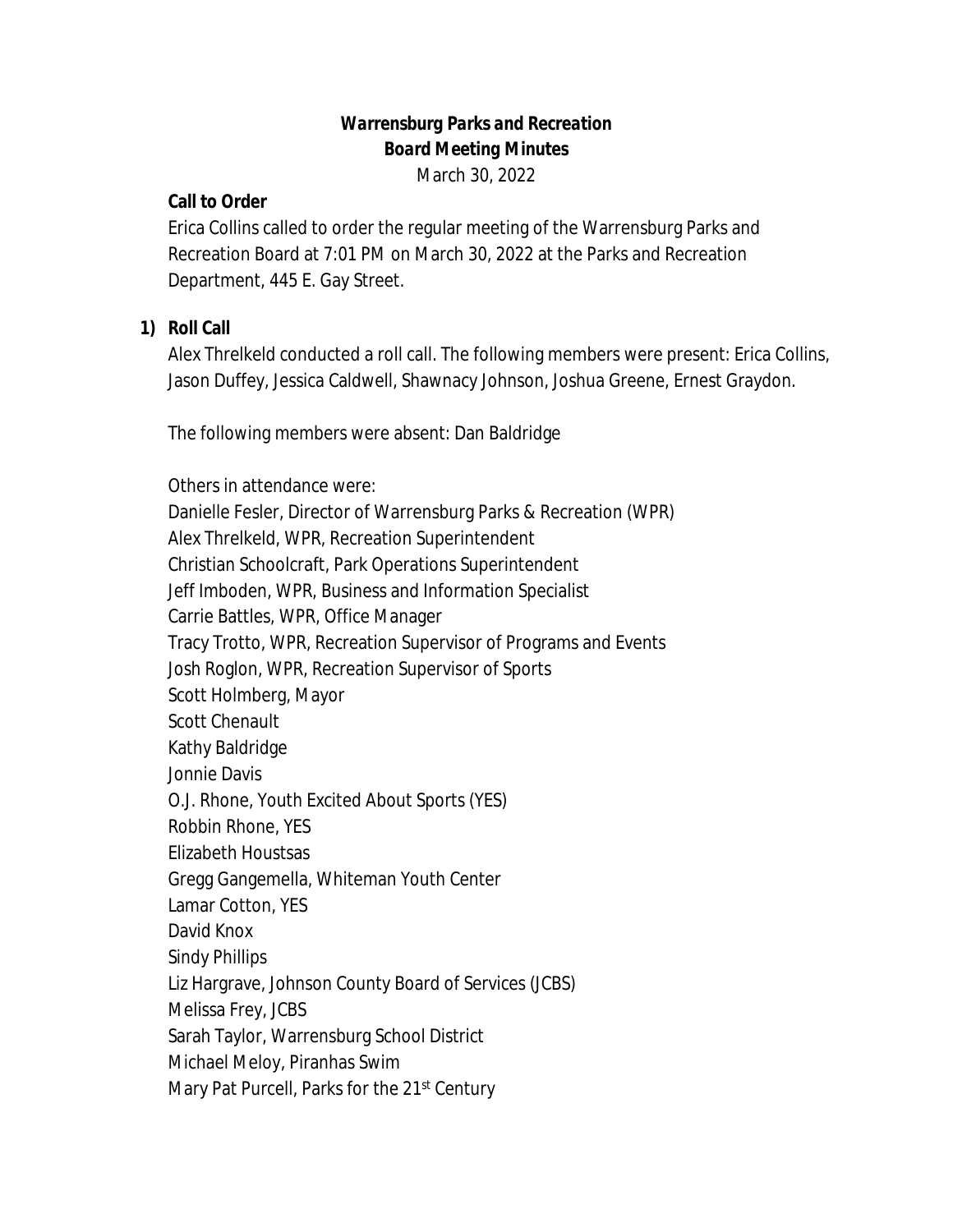Greg Stack, YES Bryant Lanier

# **2) Approval of Agenda**

Jason Duffey moved to approve the amended Agenda. Shawnacy Johnson seconded. Erica Collins – Yes, Jason Duffey – Yes, Jessica Caldwell – Yes, Shawnacy Johnson – Yes, Joshua Greene – Yes, Ernest Graydon – Yes. Agenda approved 6-0.

# **3) Approval of Minutes**

- a) Approval of the January 26, 2022 Regular Meeting Minutes tabled.
- b) Approval of the February 23, 2022 Regular Meeting Minutes tabled.
- c) Approval of the February 28, 2022 City Council and Park Board Joint Meeting Minutes tabled.

### **4) Announcements**

a) New Park Board Members – Danielle Fesler introduced Joshua Greene and Ernest Graydon as Park Board Members.

Joshua Green stated he has lived in Warrensburg for the last eight years and made it his home. He stated he has experience working with government in suburbs in Kansas City and he is looking forward to working with the community.

Ernest Graydon stated he is new to Warrensburg, has seven kids, happily married. His children are active in some sort of Warrensburg Parks and Recreation's sports league. He stated upon joining the Board that it would be something he could help with, with fresh eyes and he is happy to be here.

The Board welcomes Joshua and Earnest.

b) New Park Operations Superintendent – Danielle Fesler introduced Christian Schoolcraft as Park Operations Superintendent.

Christian Schoolcraft stated he has a background in sports turf management, landscaping, distribution, and retail. He lives in Concordia, with his wife and daughter and his goal coming into this role is to revamp and make a positive change.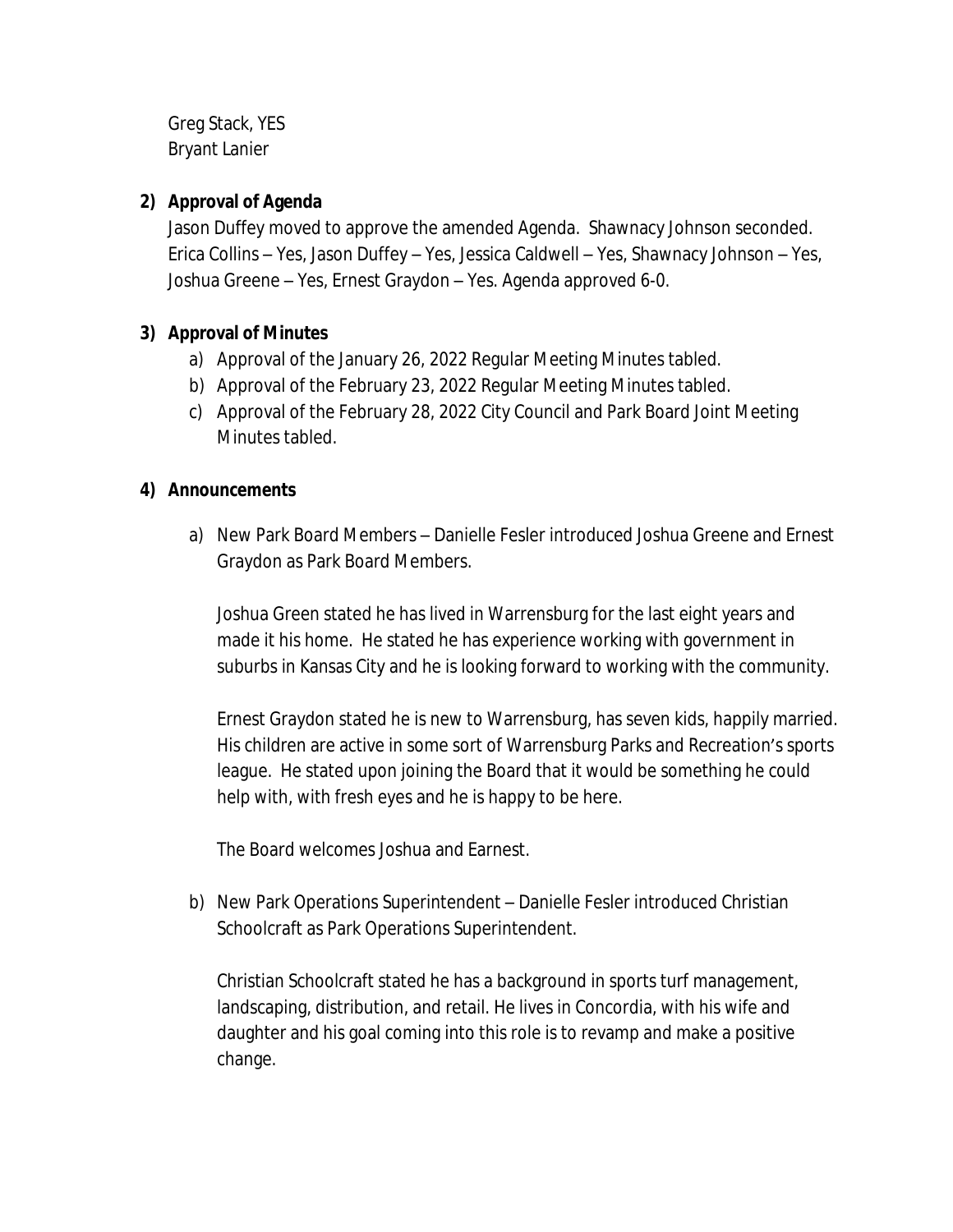The Board welcomes Christian.

### **5) Committee Reports**

- a) Finance Committee Report Erica Collins reported the committee reviewed the budget and everything is on target and looking good.
- b) Building & Grounds Committee Report Jessica Caldwell reported the committee met Christian, discussed dewinterization process has started, planning to landscape the fountain in front of the Community Center, working on getting a stencil made to get the WPR logo on the ball fields, parts are in for the all inclusive playground repairs, checking lights on ball fields and getting estimates on LED lighting, bids are out for mowing and Hawthorne Park safety surfacing, and there are current openings for part-time/seasonal and full-time park maintenance positions.
- c) Recreation Committee Report Jessica Caldwell reported the committee met with recreation staff to discuss swim lessons, spring break camp, kids night in, currently hiring for summer staff, Brooke and Tracy attended UCM's networking with a purpose event, pickleball league has started, home school PE has started, basketball season has finished, indoor soccer league has begun, tiny tees and tball registrations are now open, youth baseball and softball teams have started practicing, and outside team guidelines was discussed.
- d) Administration Committee Report Erica Collins reported the committee discussed other committees and projects currently being worked on, discussed the hiring fair, and potential additional positions due to WPR growing.

#### **6) New Business**

a) Inclusive Playground Donor Wall – Liz Hargrave and Melissa Fry from Johnson County Board of Services (JCBS) presented on the process of the Donor Wall at the Inclusive Playground.

Liz explained JCBS as been working with Impact in Sedalia to create the Donor Wall. The wall is made from stucco and pebbles and is meant to resemble a park with the donors listed on the back. There have been issues finding someone to build the donor wall, Impact will be working on the back with the donors' names. The goal is to get the wall completed this year.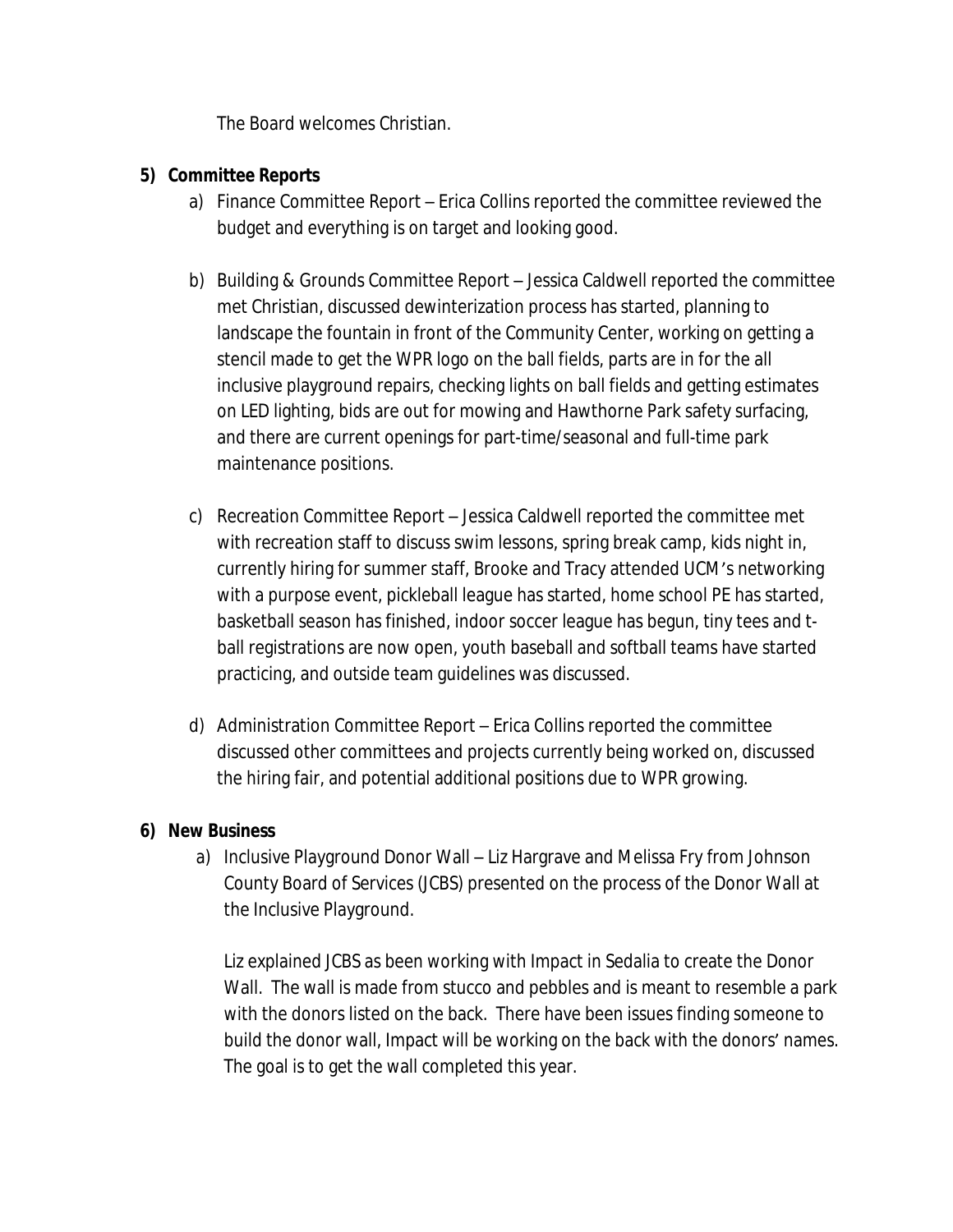Erica Collins asked the dimensions of the wall. Liz stated the wall is 4 ft tall and 15 ft wide and will be located on the North side of the parking lot with a concrete slab. Erica asked if this was a sensory wall, Liz confirmed. Erica asked if the elements could be explained. Liz stated the different textures are general sensory, there are talking poles for people to talk to each other, there are wheels and tires for texture sensory, and the clouds are made of foam. The main material is cinderblock and stucco layering.

Shawnacy Johnson asked if they have visited other parks for ideas, Melissa Fry stated they have been to parks with donor walls, but they haven't seen anything with a unique sensory wall. Melissa added, they have the money to create the sensory wall but still need to find a company that has the capability of creating what they want.

Erica Collins stated she just purchased a sensory wall for her clinic and will put Liz and Melissa in contact with the company. Joshua Greene added, the Kansas City Zoo as a sensory wall as an idea. Ernest Graydon added, they could reach out to the University of Central Missouri or Whiteman Airforce Base. Erica thanked Liz and Melissa for all their work on the project.

b) Parks for the 21st Century – Danielle Fesler stated Parks for the 21st Century is Warrensburg Parks and Recreation's 501c3. She introduced Mary Pat Purcell as a past Board President.

Mary Pat stated Parks for the 21<sup>st</sup> Century was started in 1999 because donated money was sent directly to the treasury and parks and recreation may or may not be able to get it back to the program it was donated for. In that time the Dog Park was funded as well as the Skate Park, Blind Boone, fountains and lights at Lion's Lake Park, memorial benches at Lion's Lake, and flowers in the old fountain.

Mary Pat stated the foundation currently has over \$10,000 for specific projects. At this point \$2,000 is set aside for Blind Boone, \$125 for memorials and plantings, \$725 for undesignated memorials, \$200 for Skate Park repairs, \$1,146 for the Dog Park, and \$5,200 for miscellaneous projects. Mary Pat stated the Judy Vickery fund has \$850 for children who need assistance with program fees, and the WPR staff can contact her to use the funds for the child's program.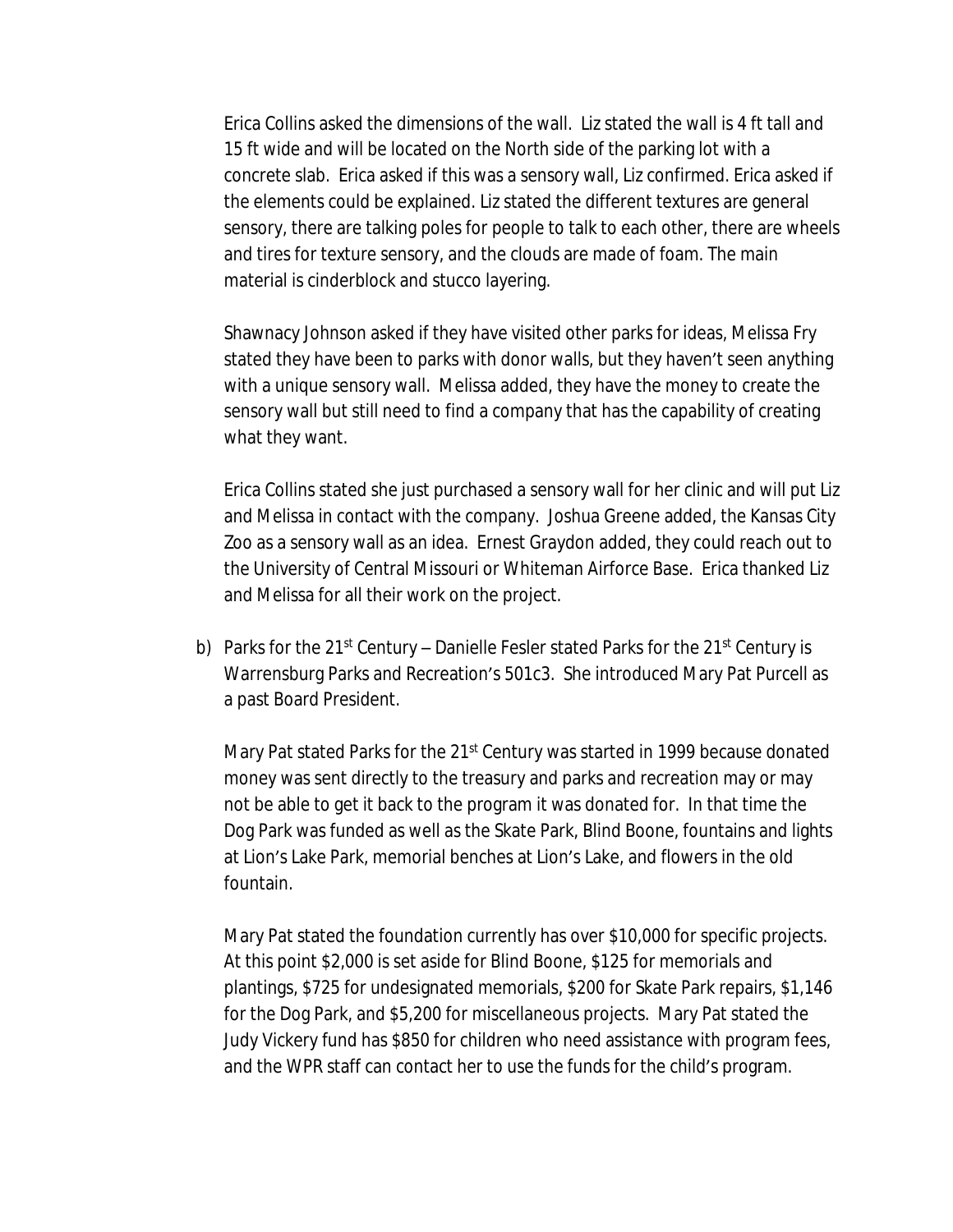Shawnacy Johnson asked if that was the process across the board, Mary Pat stated Danielle and the WPR staff have to approve where the money goes.

Jeff Imboden added, there are other ways to donate, on the WPR website, you have the option to donate when you register for a program, or you can select Parks for the 21<sup>st</sup> Century when using Amazon Smile and Amazon will make the donation for you.

- c) OJ Rhone decided to discuss at a later meeting
- d) Bryant Lanier decided to discuss at a later meeting
- e) David Knox David Knox stated he is with the Warrensburg Community Change Committee to speak on an issue concerning a suspension notice for Bryant Lanier, Shakina Lanier, and OJ Rhone. Each reason for the suspension provided from Danielle Fesler have been proven to be false therefore the Board must void the suspension and strike it from record. David explained specific concerns in the suspension letters to Bryant Lanier, Shakina Lanier, and OJ Rhone.
- f) Jonnie Davis decided to discuss at a later meeting
- g) Scott Chenault Scott Chenault stated he is a Warrensburg Parks and Recreation youth sports coach. He stated a few years ago the decision was made to let nonrecreational teams enter the WPR leagues. He stated as a recreational coach he gets one hour per week to mold a roster of children into a team and then play them the same amount of time during a game, which he supports. Scott expressed his concerns with allowing outside non-recreational teams to play in WPR recreational leagues.
- **7) Unfinished Business** none

### **8) Director's Report**

a) Danielle Fesler stated the director's report is in the summary. Erica Collins asked if there were any questions. No further discussion.

# **9) Appearances to the Park Board not listed on the Agenda**

a) Gregg Gangemella – Gregg is the Sports Director with Whiteman Youth Center and he stated his program has been with WPR for 10+ years. Being military, his players are all first-year players, and he is fighting to keep his program linked to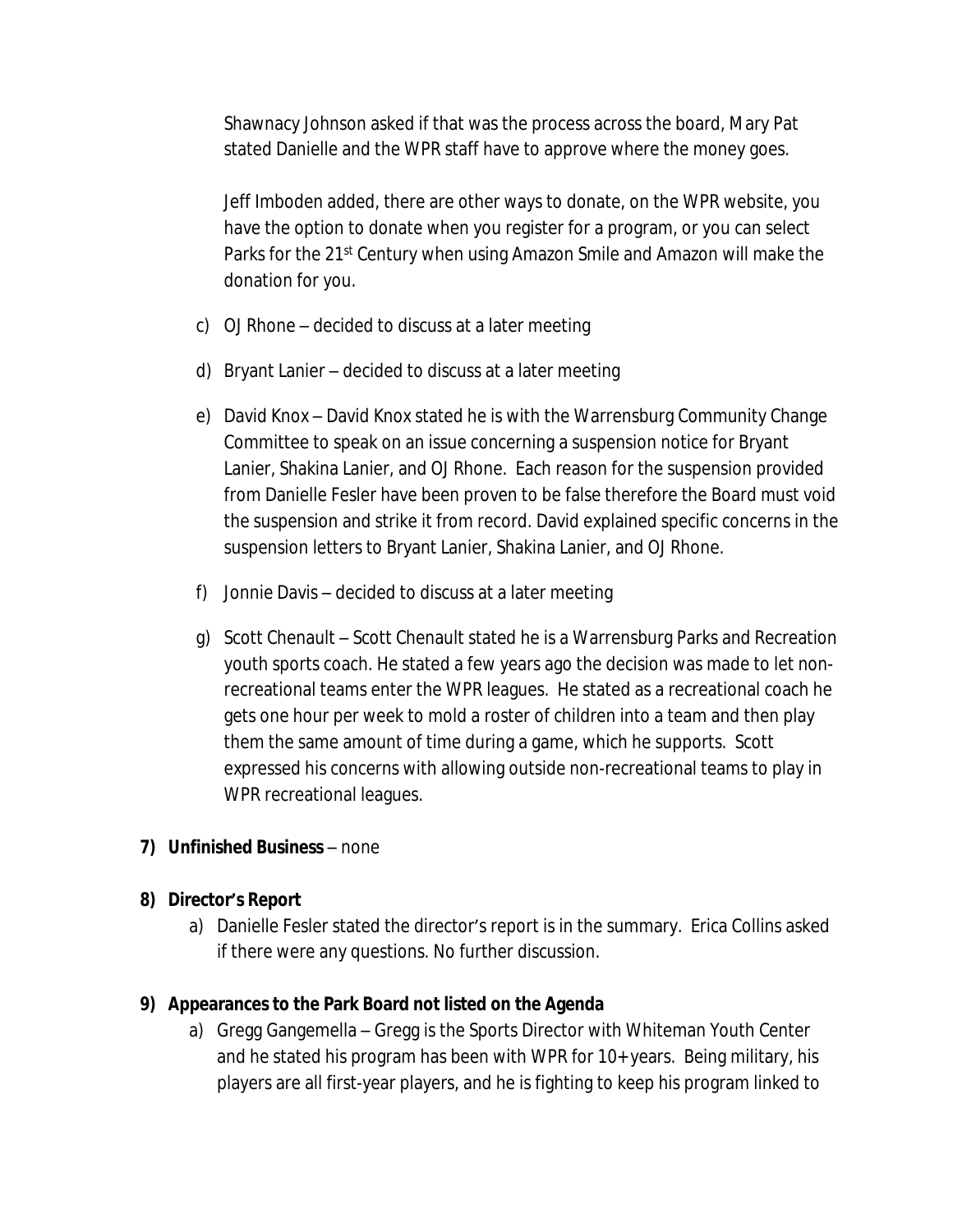Warrensburg. He stated if he can't stay in the WPR program then Whiteman will close down its youth programs.

- b) Sindy Phillips Sindy stated she has children in WPR and YES sports programs. In WPR she has seen unsportsmanship coaching that have deferred her children not to play. They decided to play basketball at YES and they don't do anything different than what is done in the WPR league.
- c) Elizabeth Houstsas Elizabeth stated her children utilize WPR and the Community Center often. Her daughter plays basketball at YES. When they arrived at YES, she was not asked her skill level, they practice once a week, and did not play anywhere else besides at WPR. She stated she would not let her child play basketball with WPR after seeing coaching issues this year.
- d) Sarah Taylor Sarah stated her children have had Scott as a coach for several years who has been a role model for them. She stated if teams want to play in a recreational league, then they should register with parks and recreation. She stated her daughters did not want to come to the games that they played against YES knowing they were going to lose by 20+ points. They also played against Whiteman and it was hard for them as well.

### **10) Park Board Members Comments**

- a) Jessica Caldwell thanked everyone for coming and expressing their concerns in the Warrensburg community and that's who we're here for.
- b) Shawnacy Johnson stated he appreciates everyone coming and expressing their views. He stated he doesn't want the negative perception of the Board to exist in the community today. There is a problem that needs to be addressed and everyone here wants the best for their children.
- c) Jason Duffey thanked everyone for sharing and he looks forward to collaborating and coming together, community is coming together. He stated his daughter played in parks and recreation for a long time and enjoyed the program. He stated its great to see this many people here, he challenges community members to come to meetings before it gets to this point and voice their opinions and work together.
- d) Joshua Greene stated he is glad everyone came out and said their peace and kept it civil. He stated through research we can work together on this.